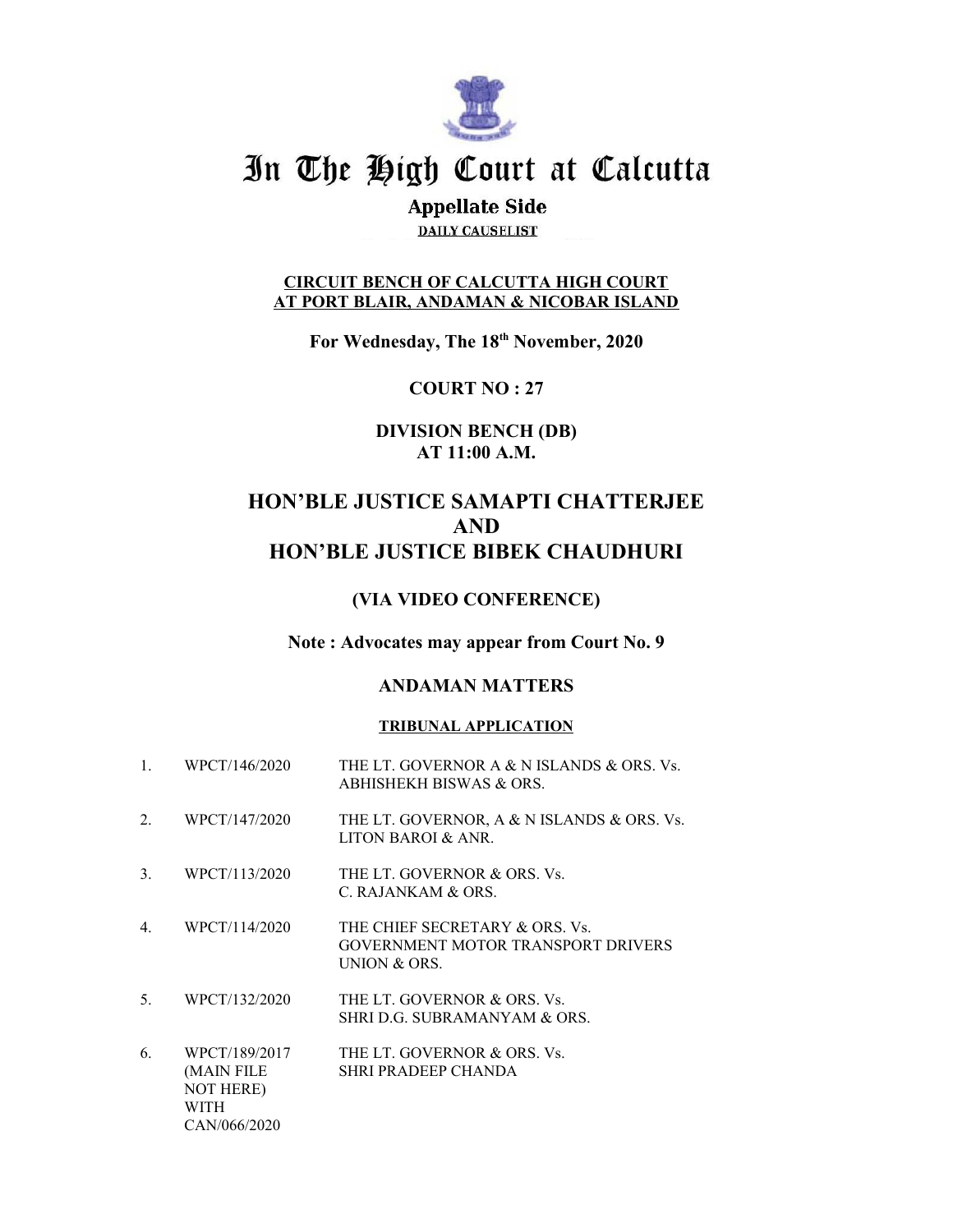- 7. WPCT/115/2020 SHRI MOTI CHANDER Vs. SHRI UTTAM KUMAR PAN
- 8. WPCT/138/2020 THE UNION OF INDIA & ORS. Vs. SHRI V. ABHILASH

#### **MANDAMUS APPEAL**

- 9. MA/038/2020 MUNESHWAR LALL & ORS. Vs. WITH ANDAMAN & NICOBAR ADMINISTRATION & ORS. CAN/081/2020
- 10. MA/034/2020 THE LIEUTENANT GOVERNOR & ORS. WITH CAPT. S. SARAVANAN & ORS. WP/101/2018 CAN/055/2020

### **SECOND APPEAL**

11. SAT/004/2020 NIL CHAND Vs, WITH SMT. SABITA MONDAL & ORS. CAN/047/2020

#### APPEAL HEARING

12. MAT/741/2020 RITHVIK BHATTACHARYA Vs, WITH CENTRAL BANK OF INDIA LTD. & ORS. CAN/1/2020 CAN/2/2020 CAN/3/2020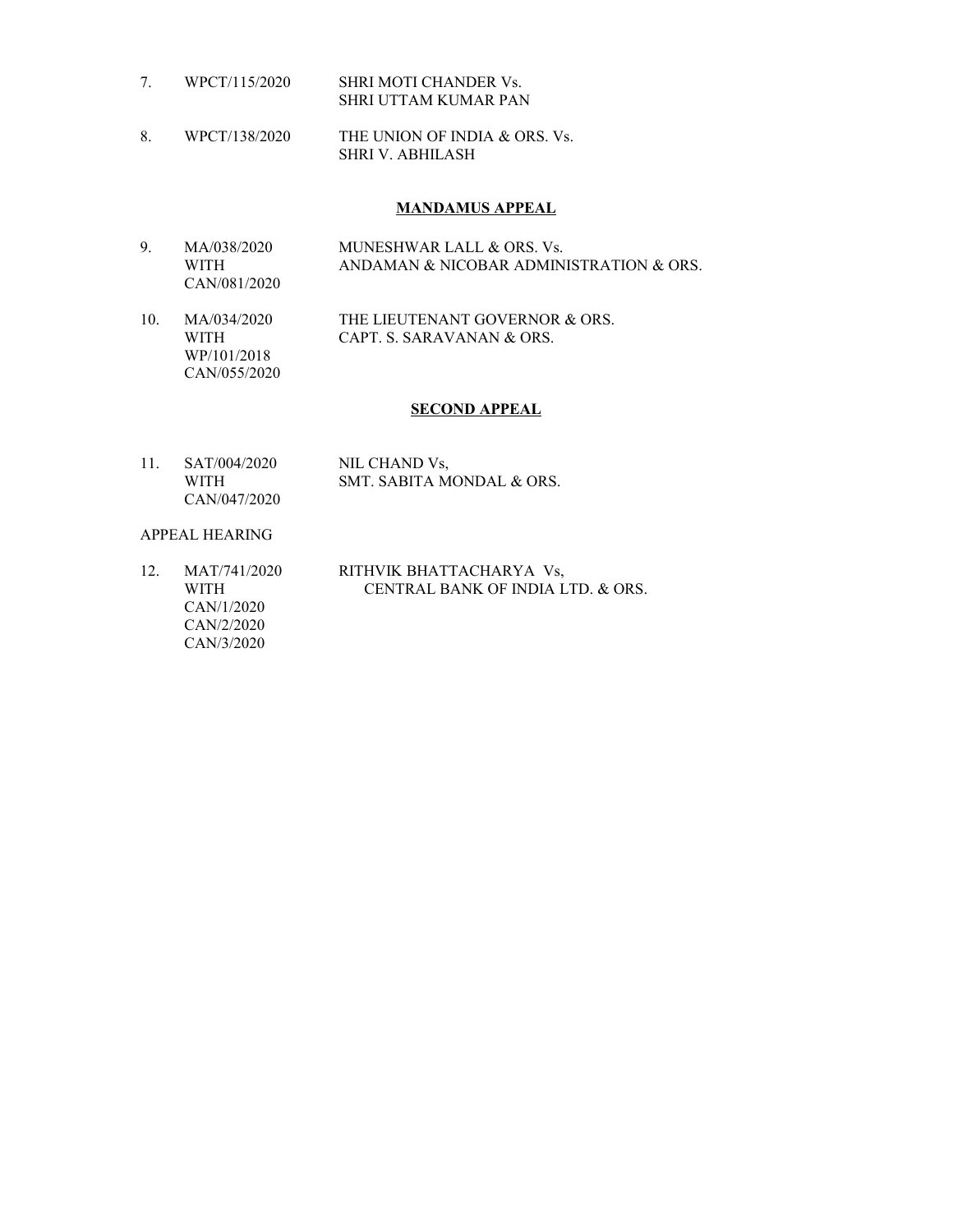

# In The High Court at Calcutta

# **Appellate Side**

**DAILY CAUSELIST** 

### **CIRCUIT BENCH OF CALCUTTA HIGH COURT AT PORT BLAIR, ANDAMAN & NICOBAR ISLAND**

**For Wednesday, The 18th November, 2020**

**COURT NO : 27**

### **SINGLE BENCH (SB) AFTER COMPLETION OF DIVISION BENCH**

# **HON'BLE JUSTICE BIBEK CHAUDHURI**

## **(VIA VIDEO CONFERENCE)**

### **Note : Advocates may appear from Court No. 9**

### **ANDAMAN MATTERS**

### **WRIT MATTERS**

1. WPA/9298/2020 MONOJ PAUL Vs. UNION TERRITORY, ADMINISTRATION OF A. & N. ISLAND 2. WPA/9303/2020 KUMARI SHIPRA MAZUMDER Vs. WITH THE CHAIRPERSON, CENTRAL BOARD OF SECONDARY EDUCATION & ANR. 3. CO/1412/2020 SHRI M. SIVA KUMAR Vs. SMT. V. PUSHPA 4. WPA/8429/2020 UTTAM DUTTA & ORS. Vs. WITH THE STATE OF W.B. & ORS. CAN/1/2020 5. WPA/8427/2020 SANJIB ROY Vs. THE STATE OF W.B. 6. WPA/8423/2020 SHRI SHIV PRAKASH PANDEY 7. WPA/7458/2020 ANITA PRADHAN & ORS. Vs. WITH THE STATE OF W.B. CAN/1/2020 8. WPA/7466/2020 HARIDAYAL ROY Vs. WITH THE STATE OF W.B.

CAN/1/2020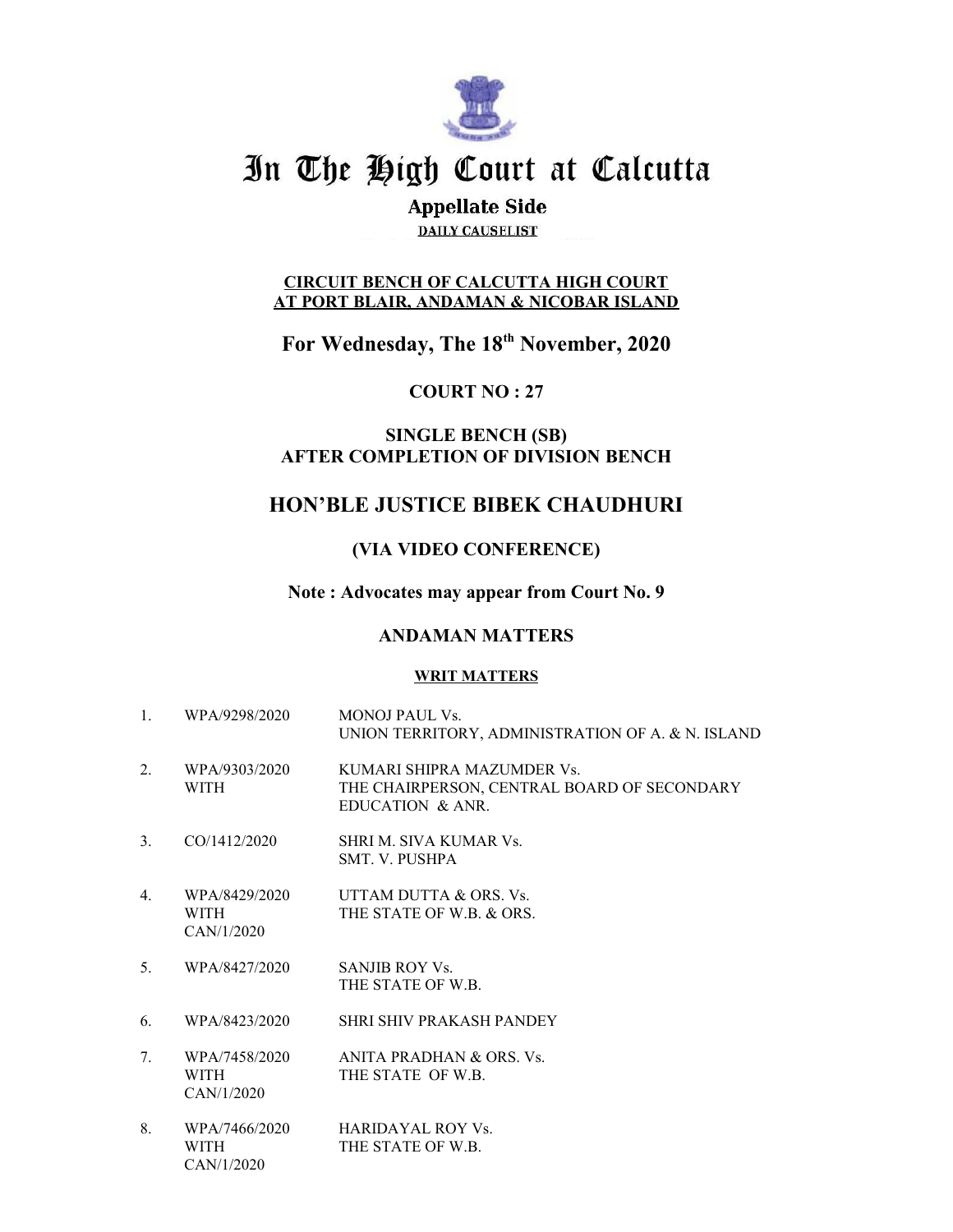9. WPA/7469/2020 MR. SABYASACHI POYRA Vs. THE STATE OF W.B. 10. WPA/6997/2020 SABITRI ORAON Vs. WITH THE STATE OF W.B. CAN/1/2020 CAN/2/2020 11. WPA/7145/2020 MITHU SHARMA Vs. WITH THE STATE OF W.B. CAN/1/2020 12. WPA/6270/2020 SRI MANAS ADITYA Vs. WITH THE UNION OF INDIA & ORS. CAN/4683/2020 13. CPAN/8/2020 SAJAL ROY @ RAI Vs. WITH SUBHAS DARNAL CAN/1/2020 14. WPA/7885/2020 PHANINDRA NATH DAS Vs. WITH THE STATE OF W.B. CAN/1/2020 15. WPA/7784/2020 RINA BARMAN & ORS. Vs. THE STATE OF W.B. 16. WPA/7781/2020 PAMPI MODAK & ORS. Vs. THE STATE OF W.B. & ORS. 17. WPA/7782/2020 SUSHILA LAKRA Vs. WITH BANK OF BARODA & ORS. CAN/1/2020 18. WPA/7772/2020 LOVELY ROY & ORS. Vs. THE STATE OF W.B. 19. WPA/7764/202 KALPANA SAHA & ORS. Vs. THE STATE OF W.B. & ORS.

### **JALPAIGURI MATTERS**

- 20. WPA/7755/2020 KANCHAN ARYA (SARKAR) & ORS. Vs. THE STATE OF W.B.
- 21. WPA/7752/2020 MINATI BARMAN & ORS. Vs. THE STATE OF W.B. & ORS.
- 22. WPA/8122/2020 SUGINDER MANDAL @ SUGINDAR MANDAL Vs. THE STATE OF W.B.
- 23. WPA/8159/2020 RAMA BAISYA Vs. THE STATE OF W.B.
- 24. WPA/8157/2020 BHIMRAJ SUBBA & ORS. Vs. THE STATE OF W.B.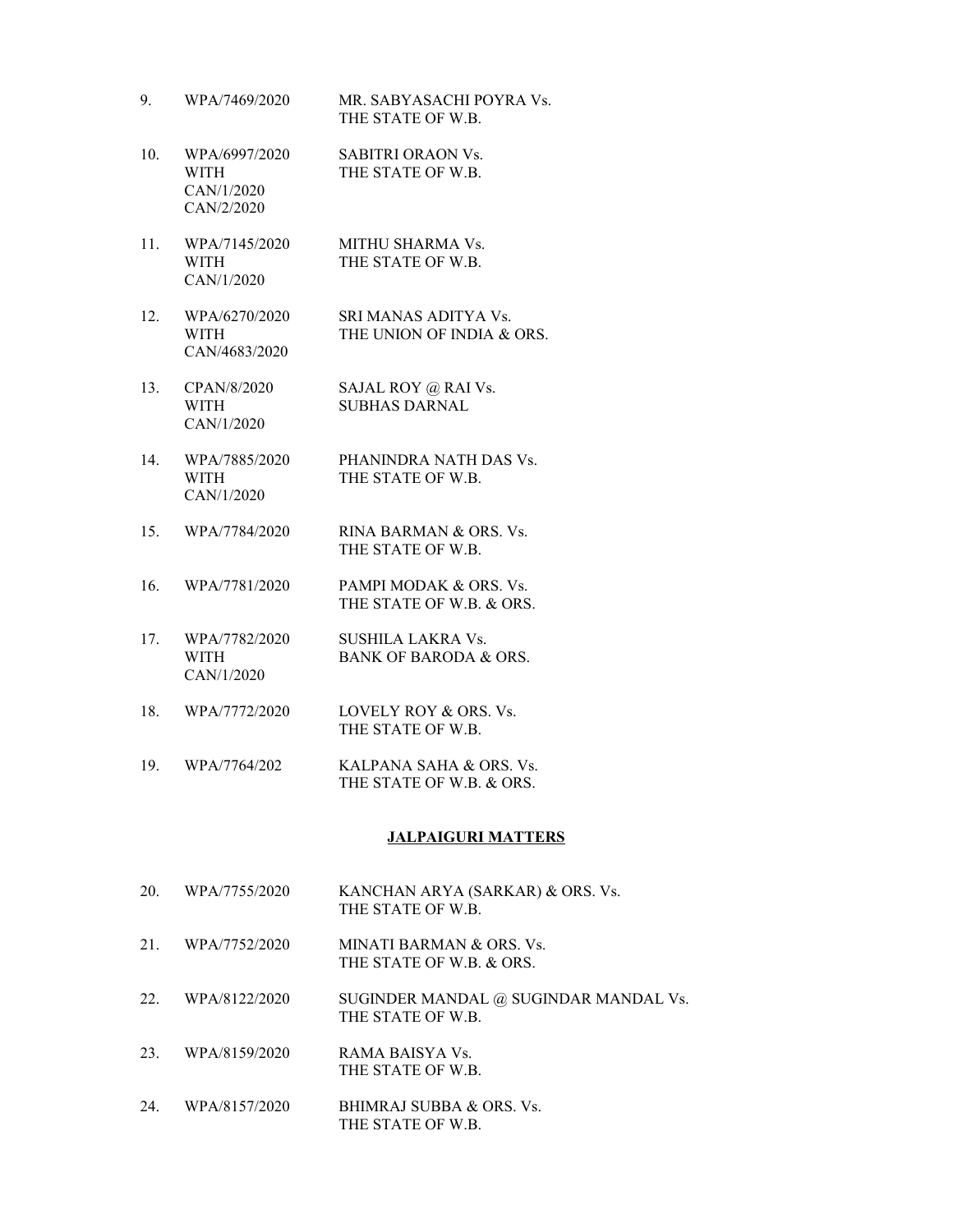| 25. | WPA/7955/2020<br>WITH<br>CAN/1/2020        | TAPASH SARKAR Vs.<br>THE STATE OF W.B.                                      |
|-----|--------------------------------------------|-----------------------------------------------------------------------------|
| 26. | WPA/7626/2020<br>WITH<br>CAN/1/2020        | NARESH CHANDRA PAUL Vs.<br>THE STATE OF W.B.                                |
| 27. | WPA/7628/2020<br>WITH<br>CAN/1/2020        | LOPAMUDRA BALLABH Vs.<br>THE STATE OF W.B.                                  |
| 28. | WPA/8176/2020                              | LAVI MALAN Vs.<br>THE UNION OF INDIA & ORS.                                 |
| 29. | WPA/8191/2020<br><b>WITH</b><br>CAN/1/2020 | <b>FALGUNI MONDAL Vs.</b><br>THE STATE OF W.B. & ORS.                       |
| 30. | WPA/8261/2020                              | RAHIT SHARMA & ORS. Vs.<br>THE GORKHALAND TERRITORIAL ADMINISTRATION & ORS. |
| 31. | WPA/8305/2020                              | <b>MANOJ PATODIA Vs.</b><br>THE STATE OF W.B. & ORS.                        |
| 32. | WPA/6520/2020<br>WITH<br>CAN/1/2020        | <b>JHARNA HORE Vs.</b><br>THE STATE OF W.B. & ORS.                          |
| 33. | WPA/7357/2020                              | WANGDI SHERPA Vs.<br>THE STATE OF W.B.                                      |
| 34. | WPA/7427/2020<br><b>WITH</b><br>CAN/1/2020 | JAGADISH PRASAD AGARWAL Vs.<br>THE STATE OF W.B.                            |
| 35. | WPA/7259/2020<br>WITH<br>CAN/1/2020        | MR. MANOJ TIGGA Vs.<br>THE STATE OF W.B.                                    |
| 36. | WPA/7257/2020<br><b>WITH</b><br>CAN/1/2020 | TRIPTI DEALDERS PVT. LTD. & ANR. Vs.<br>THE STATE OF W.B. & ORS.            |
| 37. | WPA/7254/2020<br>WITH<br>CAN/1/2020        | SHYAMAL DAS @ SHAMAL DAS & ORS. Vs.<br>THE STATE OF W.B. & ORS.             |
| 38. | WPA/7260/2020<br>WITH<br>CAN/1/2020        | LAXMI SHARMA Vs.<br>THE STATE OF W.B. & ORS.                                |
| 39. | WPA/7261/2020                              | SUMA BISWAS & ORS. Vs.<br>THE GORKHA TERRITORIAL ADMINISTRATION & ORS.      |
| 40. | WPA/7335/2020<br>WITH<br>CAN/1/2020        | <b>HARIDAYAL ROY Vs</b><br>THE STATE OF W.B.                                |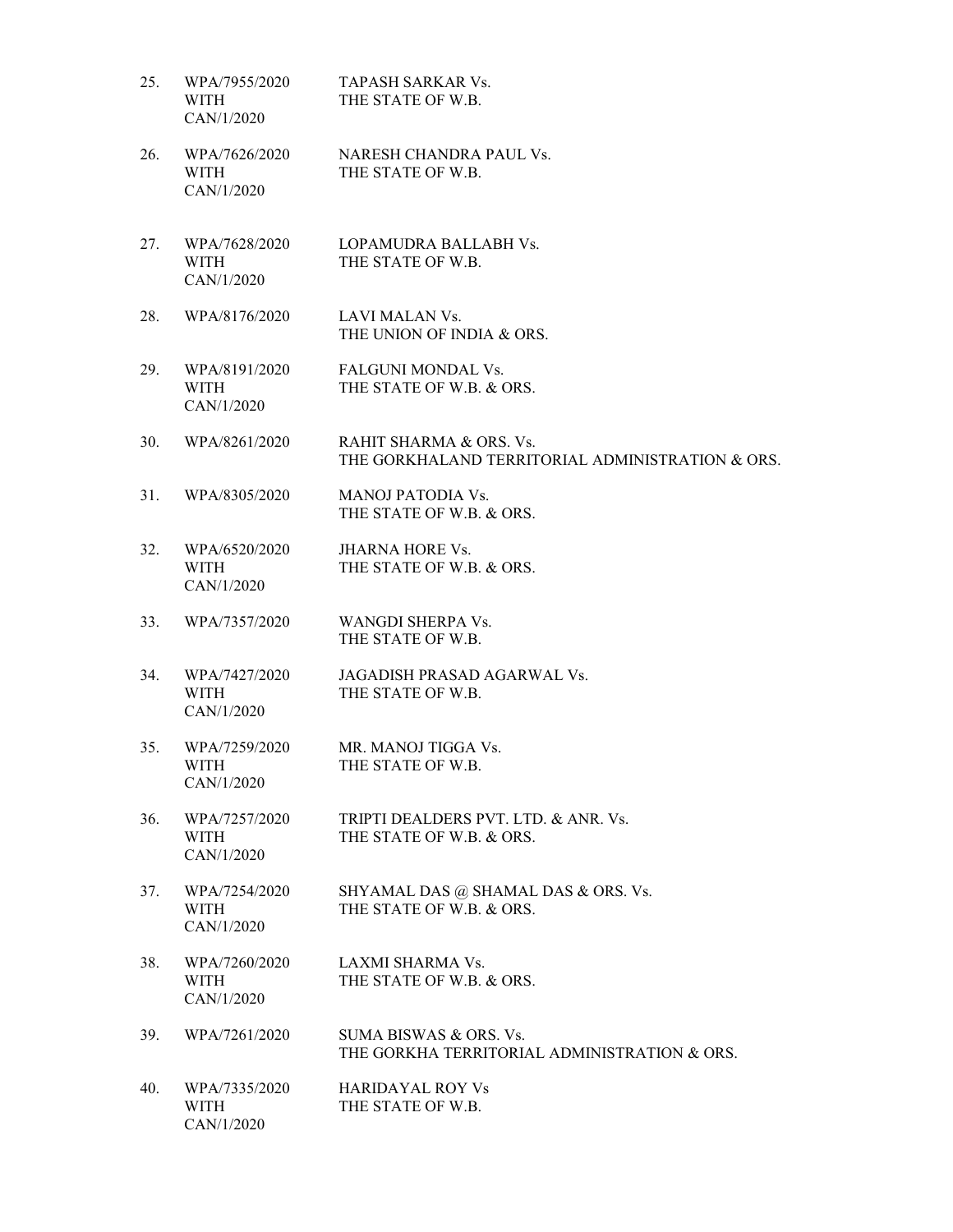| 41. | WPA/6097/2020<br><b>WITH</b><br>CAN/1/2020 | SIMANTA BHATTACHARJE Vs.<br>W.B. HEALTH RECRUITMENT BOARD & ORS.                               |
|-----|--------------------------------------------|------------------------------------------------------------------------------------------------|
| 42. | WPA/6959/2020<br>WITH<br>CAN/1/2020        | TANUKA BASU & ANR. Vs.                                                                         |
| 43. | WPA/7109/2020<br><b>WITH</b><br>CAN/1/2020 | JHARNA MAJUMDAR & ANR. Vs.<br>THE STATE OF W.B. & ORS.                                         |
| 44. | WPA/7249/2020<br><b>WITH</b><br>CAN/1/2020 | NAIDUL MIYA Vs.<br>THE STATE OF W.B. & ORS.                                                    |
| 45. | WPA/8365/2020<br><b>WITH</b><br>CAN/1/2020 | <b>COL. NIKHOL PAREEK Vs.</b><br><b>UNION OF INDIA &amp; ORS.</b>                              |
| 46. | WPA/7903/2020<br><b>WITH</b><br>CAN/1/2020 | SUDHAKAR CHAKRABORTY Vs.<br>THE STATE OF W.B.                                                  |
| 47. | WPA/5963/2020<br><b>WITH</b><br>CAN/1/2020 | LAKHMI DAS Vs.<br>THE STATE OF W.B.                                                            |
| 48. | WPA/8580/2020                              | AMRITA SINGH Vs.<br>THE STATE OF W.B.                                                          |
| 49. | WPA/8633/2020                              | SUDIP SHARMA & ORS. Vs.<br>THE GORKHALAN ADMINISTRATION & ORS.                                 |
| 50. | WPA/7098/2020<br><b>WITH</b><br>CAN/1/2020 | NIYATI BURMAN ROY Vs.<br>THE STATE OF W.B.                                                     |
| 51. | WPA/9282/2020                              | DINESH CHANDRA SING & ORS. Vs.<br>THE STATE OF W.B.                                            |
| 52. | WPA/9292/2020                              | UNION OF INDIA & ORS. Vs. THE STATE OF W.B. & ORS.                                             |
| 53. | WPA/9289/2020                              | DINABANDHU SARKAR Vs.<br>THE STATE OF W.B. & ORS.                                              |
| 54. | WPA/9299/2020                              | MAA GANGA FISH PRODUCTION GROUP RUPRESENTED BY<br>BISHNU PADA DAS Vs. THE STATE OF W.B. & ORS. |
| 55. | WPA/9178/2020                              | ILA CHOUDHURY SAHA Vs.<br>THE STATE OF W.B. & ORS.                                             |
| 56  | WPA/8415/2020                              | PADAM KUMAR CHETTRI Vs.<br>THE STATE OF W.B.                                                   |
| 57  | WPA/8408/2020                              | DONALD CHHETRI & ORS. Vs.<br><b>GORKHALAND TERRITORIAL ADMINISTRATION &amp; ORS.</b>           |
| 58. | WPA/8407/2020                              | PAUL THSHERING SIMIEK & ORS. Vs.<br>GORKHALAND TERRITORIAL ADMINISTRATION & ORS.               |